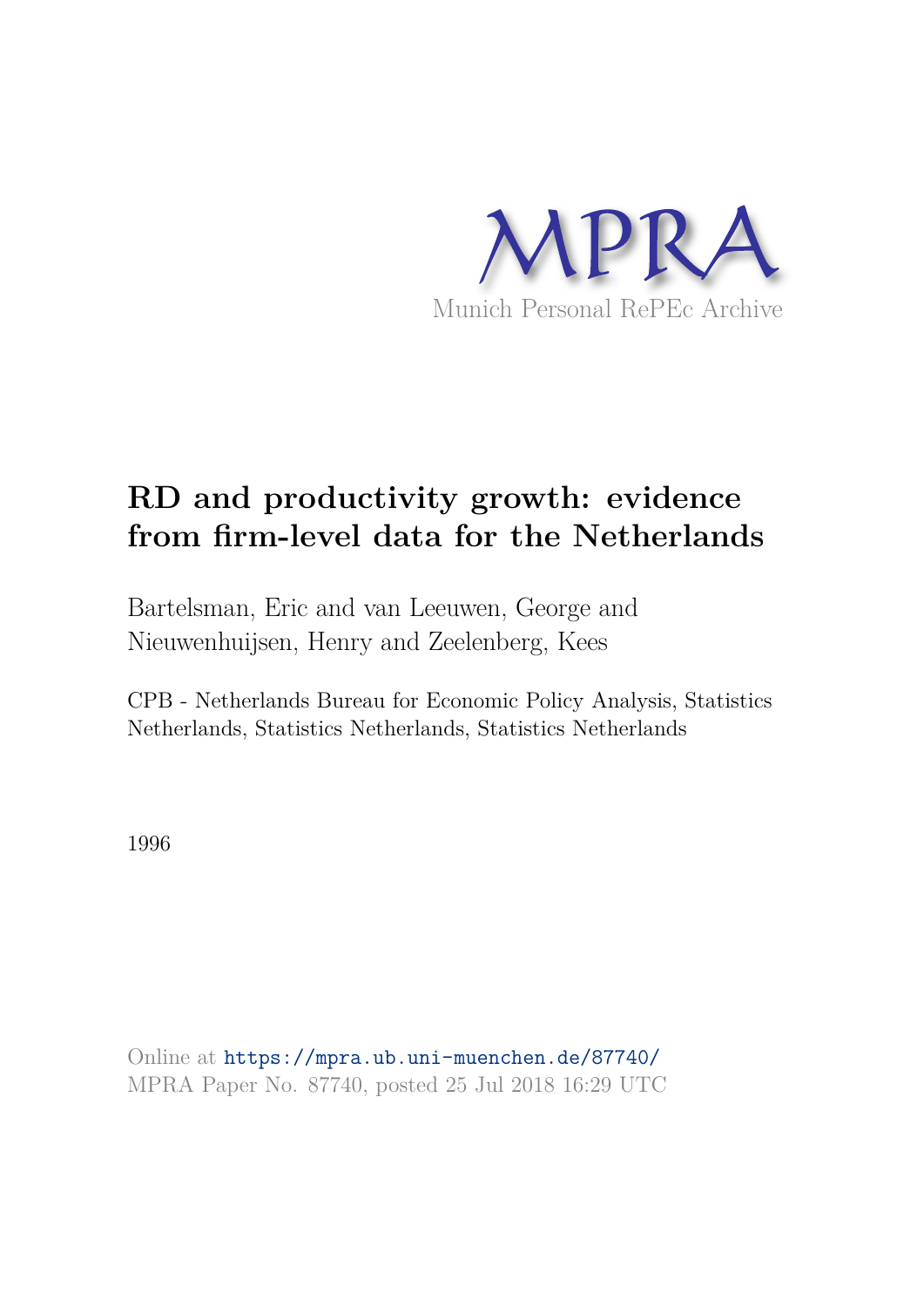## **R&D and productivity growth: evidence from firm-level data for the Netherlands**

*Eric Bartelsman\* , George van Leeuwen, Henry Nieuwenhuijsen and Kees Zeelenberg*

#### **1. Introduction**

This article presents evidence on the links between R&D and productivity for manufacturing firms in the Netherlands. The study provides estimates of the output elasticity of the R&D stock and of the private rate of return to R&D. The article applies the methodology used by Hall and Mairesse (1995) to a panel dataset of R&D performing firms in the Netherlands, with some minor modifications. First, a correction for sample selection bias is used in an attempt to adjust the results for possible bias arising when the basic methodology is applied to the R&D survey for the Netherlands. Next, more complete adjustment is made to the resource input data to correct for the 'double counting' of R&D inputs. Lastly, an attempt is made to correct for heteroskedasticity in the error term of the basic model. The study makes use of linked files of the R&D surveys and the annual production statistics collected by Statistics Netherlands for the years 1985, 1989, and 1993.

Most previous work on the link between R&D and productivity in the Netherlands has been based on aggregate or industry data. Den Butter and Wollmer (1992) report a significantly negative estimate for private returns to R&D, whereas the cross-country study of Coe and Helpman (1993) shows a positive contribution of private R&D to total factor productivity growth for the Netherlands. These inconclusive results are a likely reason that Verspagen (1995) omits the Netherlands from his broad-based survey article on R&D and productivity growth. The ambiguous estimates probably derive from the very skewed distribution of firm size and R&D expenditure in the Netherlands. R&D expenditure in Dutch manufacturing is highly concentrated in five multinational companies. These companies spend a disproportionate – albeit decreasing – part of their worldwide R&D in the Netherlands, whereas their production is to a large extent located outside the Netherlands. The recent dramatic decrease of domestic R&D expenditure of these companies can be held responsible for the decline in aggregate manufacturing R&D from 1989 onwards.

<sup>\*</sup> Netherlands Bureau for Economic Policy Analysis.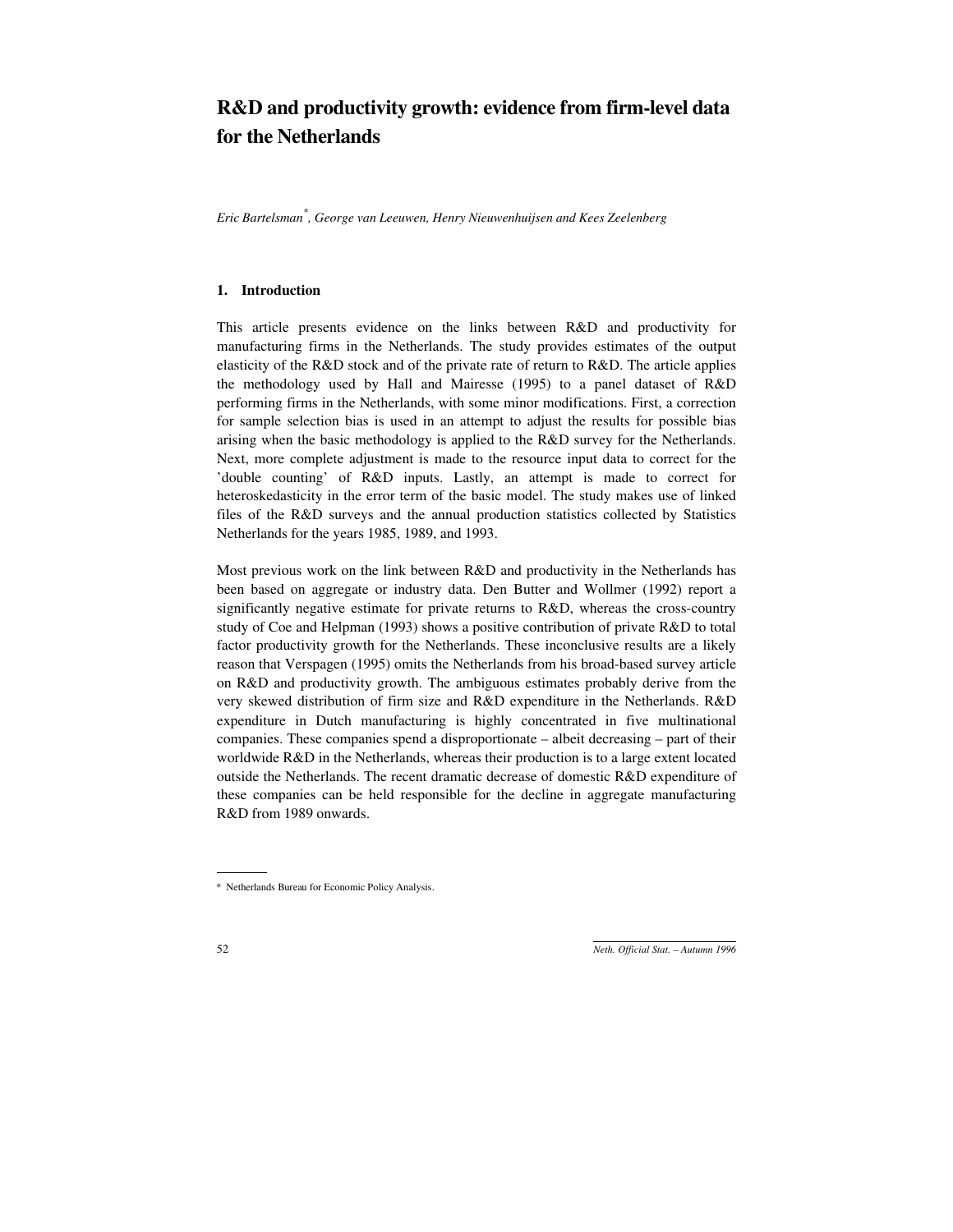The use of micro-data enables us to estimate the effect of R&D on productivity growth free from aggregation bias. However, the use of firm-level data does not solve all econometric problems. Measurement errors, simultaneity and selectivity can continue to cloud results (see e.g. Grilliches and Mairesse, 1995). The data allow robustness checks of the results with respect to measurement of capital stocks, double counting of R&D inputs, creation of initial R&D knowledge stocks, and different measures of output. We correct for simultaneity bias by estimating a production function in 'long-difference' form and by using a partial TFP approach. Selectivity may be a problem in our sample: indeed the probability of exiting the sample is negatively related to the level of R&D intensity. The problem appears to be more severe in the period 1989–1993, when R&D expenditure was declining, on average. In our estimation procedure an attempt is made to correct for the selectivity problem by using a Tobit model.

Our findings are very similar to the results recently published by Hall and Mairesse (1995). It is found that the elasticity for the stock of R&D capital is about 0.06 for gross output and 0.08 for value added and the private gross rate of return to R&D varies between 12 percent for gross output and about 30 percent for value added. Because the Hall and Mairesse estimates were derived from a panel with considerably more observations in the time dimension, this is a surprising result.

#### **2. The data**

The dataset used in this study contains linked firm-level information from the annual production surveys and the extended R&D surveys of 1985, 1989 and 1993, conducted by Statistics Netherlands<sup>1)</sup>. The production surveys provide data for each firm on sales, gross output, value added, payroll, number of employees, materials, electricity use and capital consumption allowances (depreciation costs). The R&D surveys give information on R&D full-time equivalents and other staff, and expenditure on in-house R&D and outsourced R&D. The R&D expenditure is further disaggregated into staff costs, material costs and R&D plant and equipment investments. Other disaggregations split expenditure by type of research (basic and applied) and by process and product research.

A distinct advantage of this dataset is that the R&D expenditures can be separated from the other operating expenses of the firm, avoiding the biases in estimation caused by 'double counting' resource inputs (see Schankerman, 1981). In the production function estimations, material and labour input variables can be adjusted for the amounts used in R&D endeavour. This adjustment is not attempted for the capital input because the R&D investments account for only 10 percent of total R&D expenditure and we have only two observations of R&D expenditure for each panel (1985–1989 and 1989–1993). So the best we can do is to solve the double counting problem for 90 percent.

*Neth. Official Stat. – Autumn 1996* 53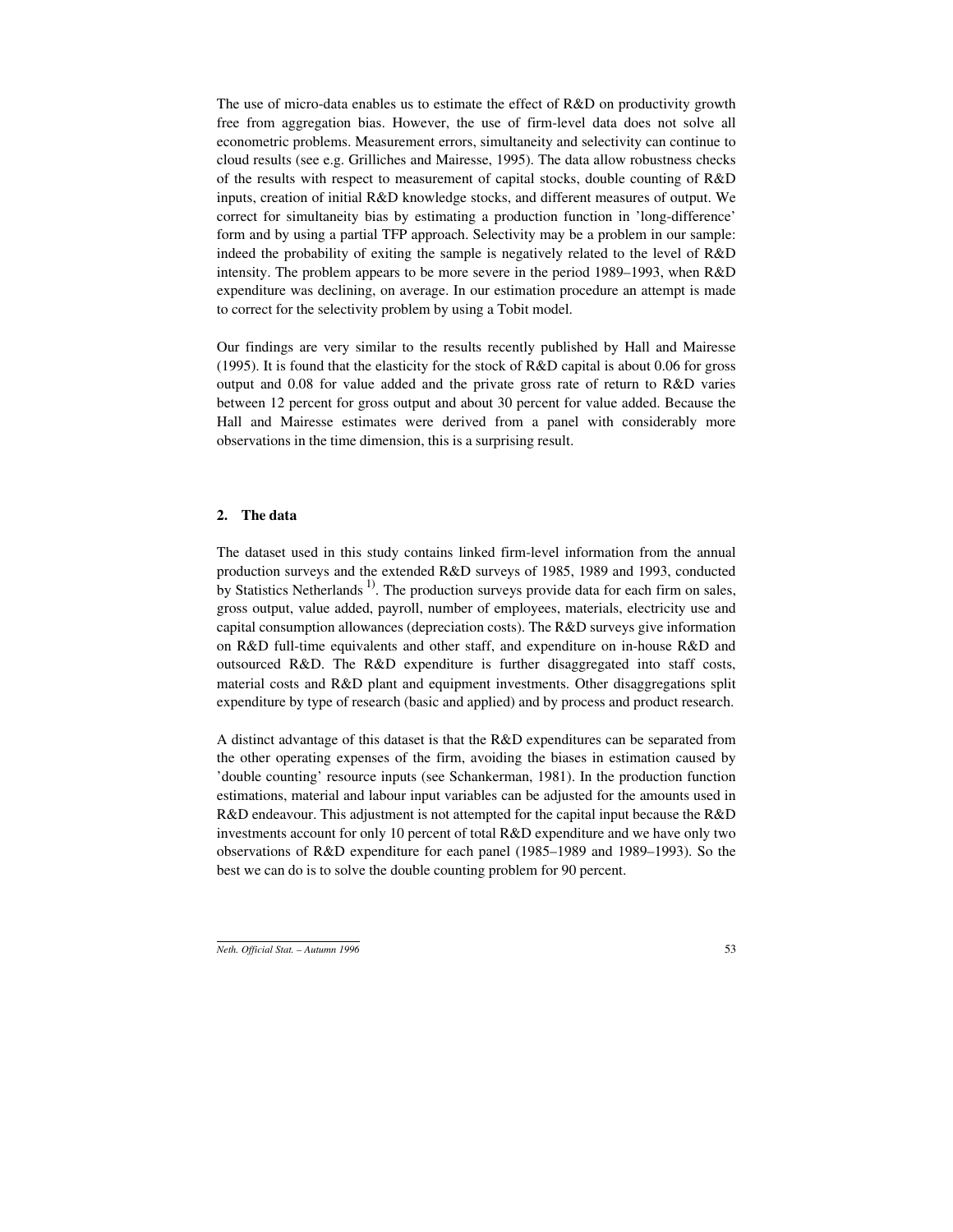The nominal variables in the dataset are all deflated into constant 1985 guilders. Output and materials are deflated by applying 3-digit  $SIC<sup>2</sup>$  product and material prices to all firms within the corresponding industry. R&D expenditure is deflated by a Divisia index of changes in wages of R&D staff and material prices. The price changes for R&D staff were computed for industry groups as the change in average hourly compensation for R&D employees between 1985 and 1989 and between 1989 and 1993<sup>3</sup>. Using firm-specific labour and material expenditure shares, the appropriate wage change was averaged with the material price change to construct R&D expenditure deflators.

The capital input measure required to estimate the production functions is proxied by the consumption allowances, available in the production statistics. This financial measure is related to the capital stock but does not directly reflect the capital service flow. Tax laws, vintage and type distribution of the assets, and cyclical capital utilisation all cause differences between the depreciation data and the desired measure of capital real capital input. When the production function is estimated in first difference form, changes in the capital inputs are proxied by changes in electricity use. This measure should correct for fluctuations in capital utilisation, but may misrepresent the growth of capital inputs if firms adopt energy saving technologies. Given the fall of electricity prices in the period of observation, it is unlikely that large scale substitution between energy and capital has taken place.

Tables 1A, 1B and 2 give some summary statistics for the linked datasets. In table 1A descriptive statistics for three cross-sections of linked data are presented. In total 382, 436 and 347 R&D firms could be linked to the production statistics of 1985, 1989 and 1993 respectively. These firms contribute to between 90 and 95 percent of Dutch manufacturing R&D. The major R&D performing firms are included in all years, ensuring that coverage remains high. The top five firms alone account for approximately 70%, 65% and 60% of manufacturing R&D in 1985, 1989 and 1993 respectively. Smaller firms – as measured by their contribution to manufacturing  $R&D$  – have a higher probability of exiting the panel due to incidental R&D performance. In fact the four-yearly extended R&D surveys reflect to some extent a rotating design, because small firms have higher probability to be replaced by other firms. Firms may also exit the sample owing to merging or liquidation. Because of the considerable drop out of the smaller R&D performing firms no attempt was made to construct a panel over the full period of three years. Instead two different panels are used in the estimation procedures, labelled PS-RD8589 and PS-RD8993. The nature of the balanced panels may introduce a selectivity bias in the estimated R&D coefficients. An attempt is made to correct for this problem by including a selectivity equation in the models.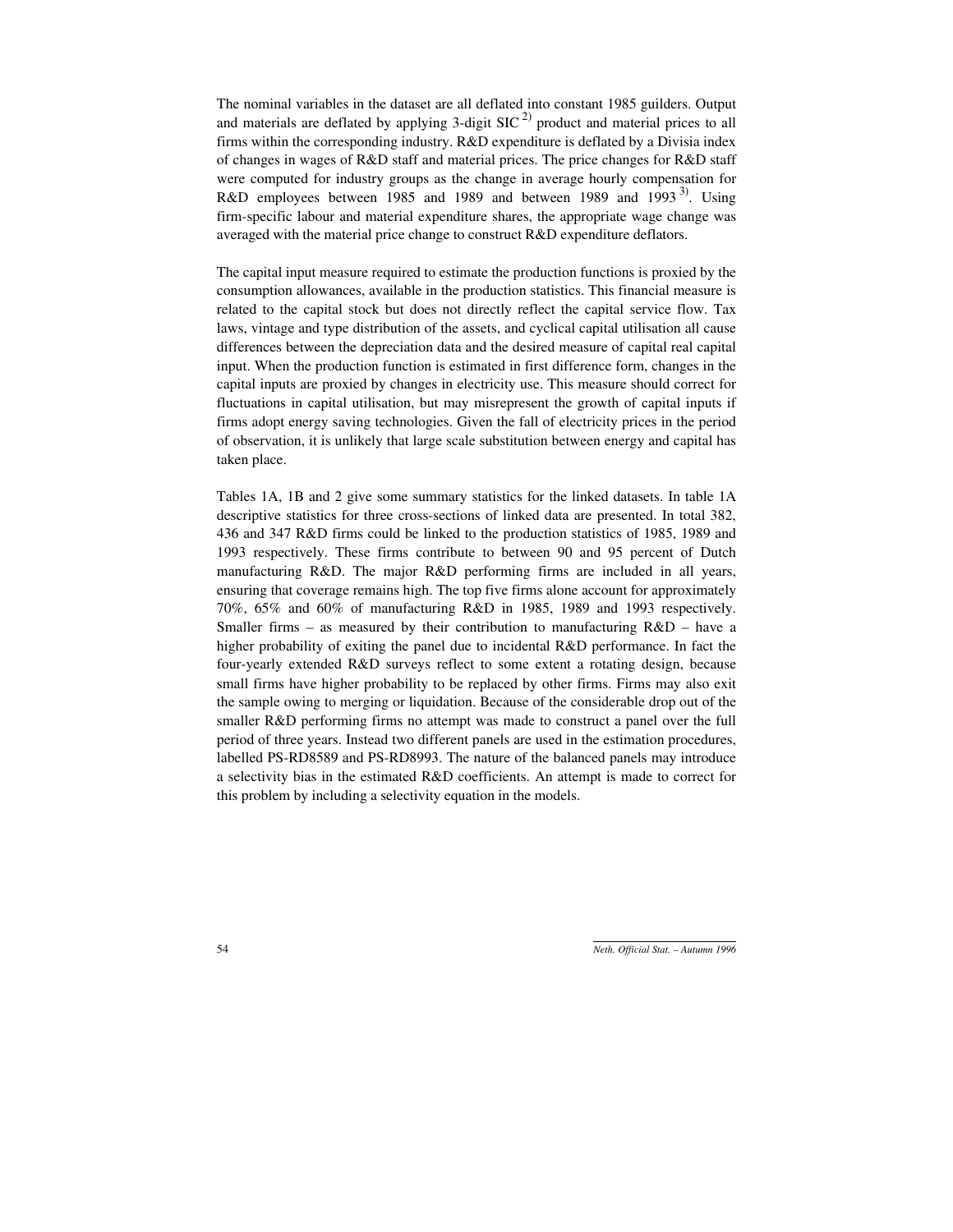### **Table 1A. Summary Statistics for yearly cross-sections**

| Year                              | 1985 |             | 1989 |             | 1993 |             |  |
|-----------------------------------|------|-------------|------|-------------|------|-------------|--|
|                                   | Mean | $Q1-Q3^a$   | Mean | $Q1-Q3$     | Mean | $O1 - O3$   |  |
| Number of employees               | 757  | 100-430     | 686  | 102-368     | 619  | $85 - 317$  |  |
| Gross output <sup>b</sup>         | 252  | $22 - 128$  | 226  | $21 - 131$  | 232  | $20 - 102$  |  |
| Value added <sup>b</sup>          | 71   | $8 - 35$    | 66   | $7 - 36$    | 68   | $6 - 31$    |  |
| Capital per employee <sup>c</sup> | 10   | $5 - 13$    | 13   | $6 - 16$    | 16   | $7 - 19$    |  |
| Labour productivity <sup>d</sup>  | 87   | $60 - 96$   | 92   | $59 - 06$   | 94   | $57 - 107$  |  |
| $R&D$ to sales ratio $(\%)$       | 2.0  | $0.3 - 2.7$ | 2.4  | $0.5 - 2.9$ | 2.7  | $0.6 - 3.1$ |  |
| Number of observations            | 382  |             | 436  |             | 347  |             |  |

<sup>a</sup> IQ: inter-quartile range: first and third quartile boundary;<br>
<sup>b</sup> In million guilders of 1985;<br>
<sup>c</sup> Depreciation charges per employee in thousand guilders;<br>
<sup>d</sup> Value added per employee in 1985 prices in thousand guil

#### **Table 1B. Summary Statistics for balanced data**

| Period                      |       | $1985 - 1989^a$ |       |             |       | $1989 - 1993^a$ |       |             |  |
|-----------------------------|-------|-----------------|-------|-------------|-------|-----------------|-------|-------------|--|
| Year                        | 1985  |                 | 1989  |             | 1989  |                 | 1993  |             |  |
|                             | Mean  | $Q1 - Q3^b$     | Mean  | $Q1 - Q3$   | Mean  | $O1 - O3$       | Mean  | $O1 - O3$   |  |
| Number of employees         | 1.169 | 124-581         | 1.158 | 146-589     | 1.347 | 119-589         | 1.084 | 119-480     |  |
| Gross output                | 380   | $32 - 167$      | 393   | $38 - 190$  | 414   | $30 - 165$      | 348   | $31 - 195$  |  |
| Value added                 | 110   | $10 - 55$       | 119   | $12 - 54$   | 133   | $10 - 49$       | 111   | $9 - 63$    |  |
| Capital per employee        | 11    | $5 - 14$        | 15    | $7 - 17$    | 13    | $6 - 17$        | 16    | $8 - 20$    |  |
| Labour productivity         | 92    | $66 - 99$       | 106   | $65 - 116$  | 103   | $73 - 115$      | 114   | $70 - 129$  |  |
| $R&D$ to sales ratio $(\%)$ | 2.6   | $0.4 - 3.3$     | 2.7   | $0.6 - 3.1$ | 3.1   | $0.7 - 3.6$     | 3.4   | $0.8 - 4.0$ |  |

<sup>a</sup> Number of observations for 1985–1989: 209, for 1989–1993: 159. All amounts in constant 1985 guilders;  $\frac{b}{c}$  IQ: inter-quartile range: first and third quartile boundary.

#### **Table 2. Growth in balanced panels<sup>a</sup>**

| Period                        |      | $1985 - 1989^b$ |                  |        |     | $1989 - 1993^{\rm b}$ |        |               |       |     |
|-------------------------------|------|-----------------|------------------|--------|-----|-----------------------|--------|---------------|-------|-----|
|                               | Mean |                 | Median $Q1-Q3^c$ | Min    | Max | Mean                  |        | Median O1–O3  | Min   | Max |
|                               |      |                 |                  |        |     |                       |        |               |       |     |
| Employment                    | 0.2  | 1.4             | $-2.6 - 4.9$     | $-4.5$ | 24  | $-0.5$                | $-0.7$ | $-2.8 - 2.5$  | $-23$ | 26  |
| Labour productivity           | 2.0  | 1.5             | $-2.3 -6.8$      | $-6.5$ | 64  | 0.5                   | $-0.2$ | $-5.1 - 5.5$  | $-36$ | 33  |
| Total factor productivity     | 0.6  | 0.1             | $-1.3 - 2.1$     | $-10$  | 26  | 0.2                   | $-0.2$ | $-1.9 - 2.3$  | $-7$  | 11  |
| R&D capital $\delta^d = 0.05$ | 6.3  | 5.0             | $3.7 - 7.6$      | $-4$   | 48  | 5.8                   | 4.4    | $2.7 - 7.3$   | $-3$  | 56  |
| $R&D$ capital $\delta = 0.15$ | 6.9  | 5.0             | $2.8 - 9.5$      | $-13$  | 61  | 5.7                   | 4.0    | $0.7 - 9.2$   | 12    | 71  |
| $R&D$ capital $\delta = 0.25$ | 7.0  | 5.0             | $1.9 - 11.0$     | $-24$  | 69  | 5.4                   | 3.7    | $1.1 - 10.6$  | $-21$ | 79  |
| R&D expenditures              | 4.7  | 3.4             | $-2.6 - 14.0$    | $-100$ | 90  | 1.2                   | 0.9    | $-8.8 - 13.3$ | $-90$ | 101 |

<sup>a</sup> Average growth (%) per year (in constant 1985 prices);<br><sup>b</sup> Number of observations for 1985 1989: 209, for 1989 1993: 159;

<sup>c</sup> IQ: interquartile-range: boundary of the first and third quartile;  $d \delta =$  depreciation rate.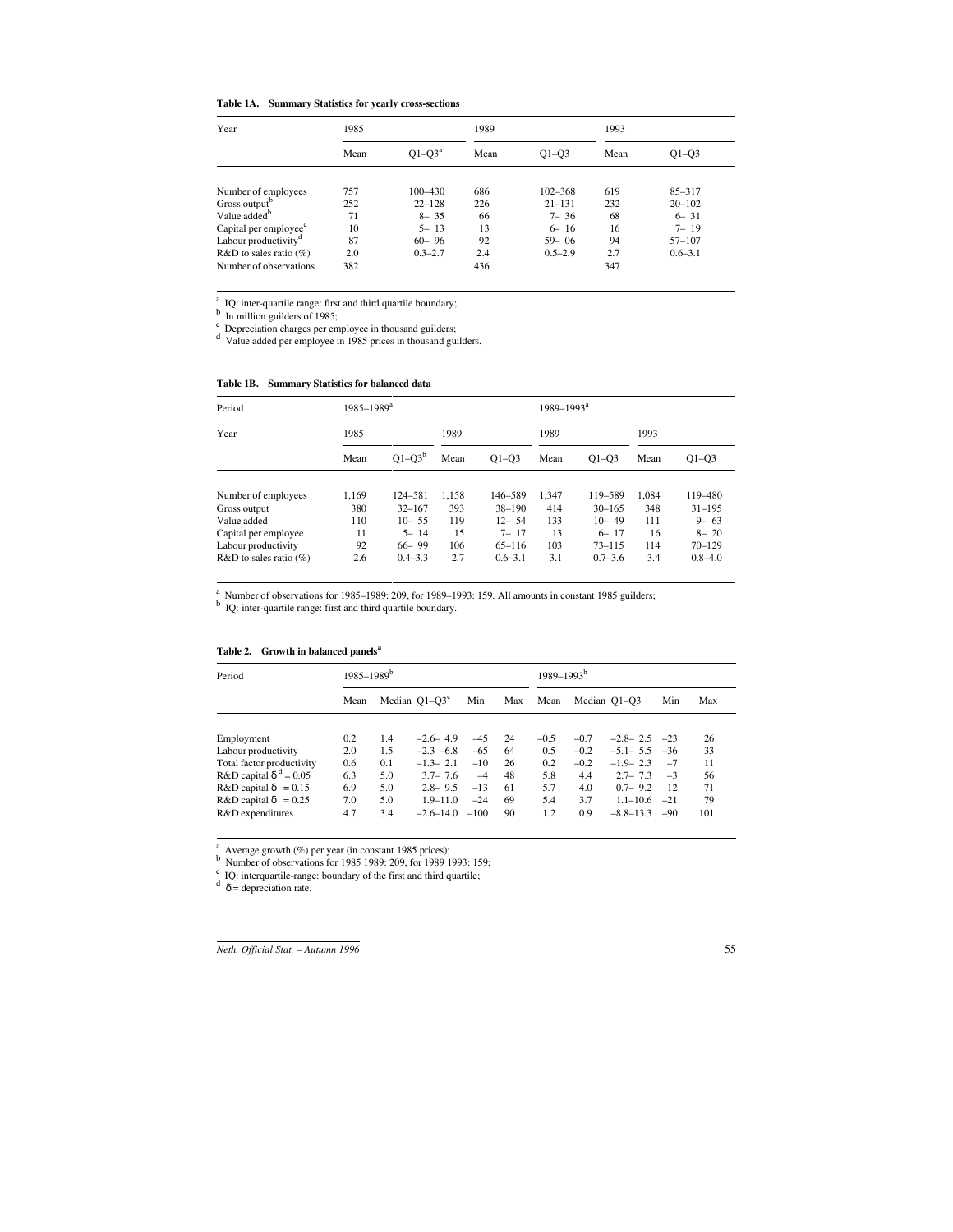As can be seen from the means and inter-quartile ranges for the balanced panels (table 1B) and the 1985 cross-section, as presented in table 1A, the datasets consist of relatively large firms. Average firm size in the panel is much larger than the average firm size for total manufacturing for two reasons: the R&D survey only covers firms with more than 50 employees and the probability of performing own R&D increases with firm size. Further, the size distributions within our dataset are very skew, with means for employment, gross output and value added substantially larger than the third quartile. The distribution of R&D expenditure is even more skew than for output and employment. For example the average R&D-sales ratios presented in tables 1A and 1B are unweighted averages. On a weighted base these ratios are considerably larger: respectively 4.6%, 6.6% and 6.7% for 1985, 1989 and 1993. This reflects the dominance of the 'top five' enterprises, which spend a disproportionately large share of their worldwide R&D in the Netherlands compared with the domestic share of their production. The extreme size of these enterprises together with their inordinate share of R&D indicates why estimates of the return from R&D from industry-level data reveal little about the effects of R&D for the average firm  $4$ . Idiosyncratic movements in their research expenditure, such as moving research labs overseas, may greatly affect the aggregate R&D measure, while not affecting domestic production.

From table 1B it can also be inferred that the two periods are rather different. Employment, gross output and value added dropped significantly in the second period. The turn of the business cycle is more manifest in our dataset because of the impact of the chemical industry. Chemical firms are overrepresented in our R&D panels. Due to severe price competition gross output and value added of relatively few but very large firms producing basic chemicals show a dramatic decrease in the period 1989–1993. Together with the downsizing of other large R&D performing companies this explains the picture of aggregate R&D in the second period. A better impression of the dynamics can be obtained by looking at the distribution of growth rates in both periods. From table 2 it can be inferred that the distributions for R&D expenditure and productivity growth rates are shifted to the left in 1989–1993. Average labour productivity growth dropped from 2.0 in 1985–1989 to 0.5 in 1989–1993. Similar patterns are observed for the decreases of total factor productivity and R&D expenditure. We also have listed growth rates for R&D capital using different depreciation rates (δ). As can be seen the different depreciation assumptions have a substantial impact on the shape of the R&D capital growth rates distributions, but the means and medians remain relatively stable between the alternatives presented.

### **3. Methodology**

The empirical framework for this article will be a production function with R&D knowledge stock, or R&D intensity, as an additional input. This is a commonly used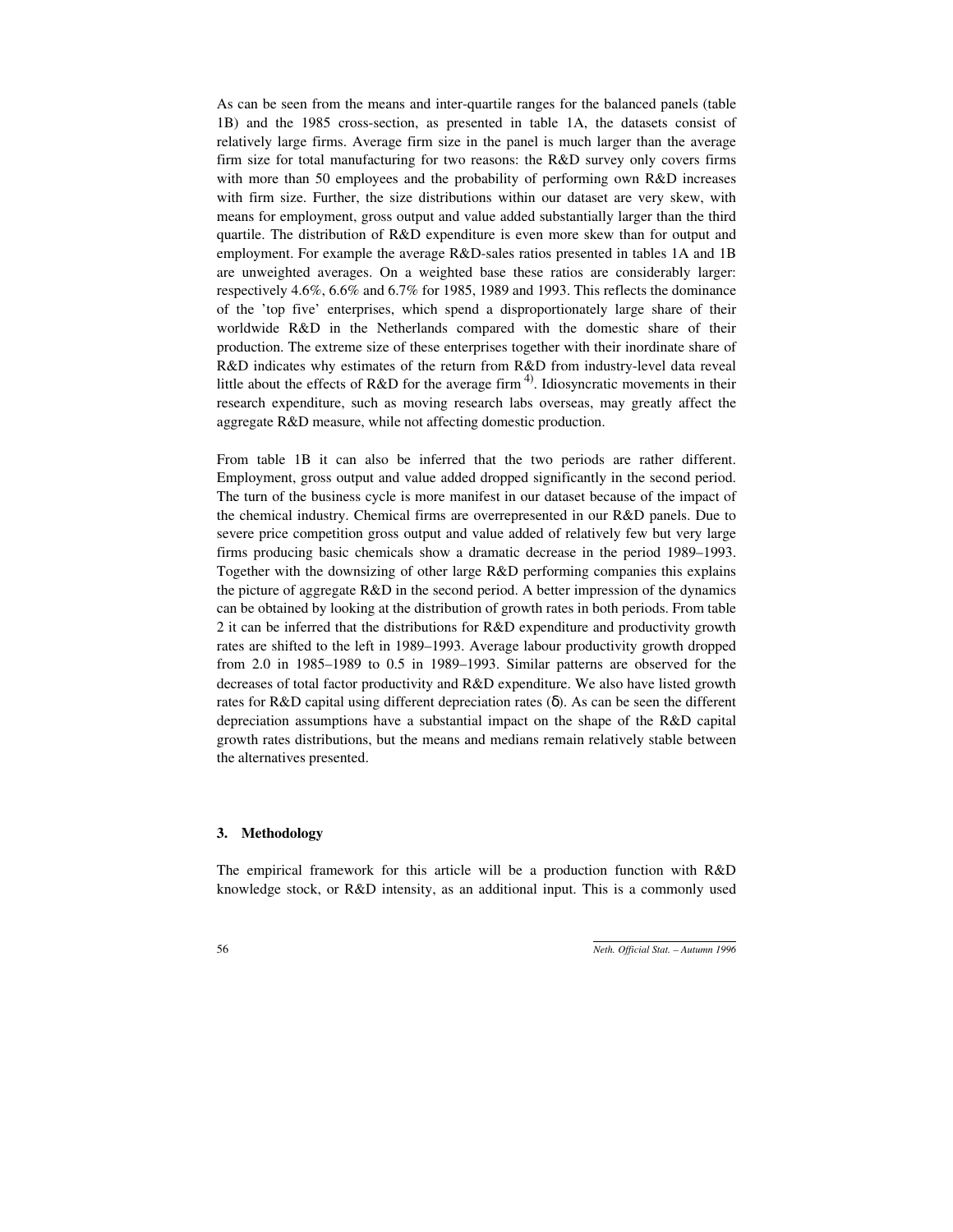specification to estimate the effects of R&D on productivity (see e.g. Mairesse and Sassenou, 1991). Starting point is the Cobb-Douglas production function:

$$
(1) \qquad q_{it} = \alpha_{it} + \gamma k_{it} + \Sigma_j \beta_j x_{jit} + \epsilon_{it}
$$

where  $q_{it}$  is the log of real production of firm i in year t,  $\alpha_{it}$  is a firm and time specific indicator of the level of technology,  $k_{it}$  is the (log of)  $R&D$  stock of knowledge and the x's are the (log) traditional factor inputs belonging to set S, and  $\varepsilon$  is a normally distributed error term with mean zero and variance  $\sigma^2$ . The summation in (1) runs over factor inputs,  $j \in S$ . If production is measured by value added then  $S = \{C, L\}$ , capital and labour, and if it is measured by real gross output then the input set is augmented by materials:  $S = \{C, L, M\}$ . The  $\beta$ 's and  $\gamma$  are output elasticity parameters to be estimated. In its present form, equation (1) is not identified and further assumptions regarding the disembodied technology parameter  $\alpha_{it}$ , are needed. For example, if  $\alpha_{it} = \alpha_i + \lambda t$ , and if a full panel of firm data over time were available, then a fixed effect estimator of differenced data, a 'within' estimator, would provide consistent estimates of the output elasticities.

Given that data are only available for 1985, 1989 and 1993, 'within' estimation is not possible. The first possibility is to estimate the elasticities from equation (1) under the assumption that there is a different constant term in each year ( $\alpha_{it} = \lambda_t$ ). The restriction that the output elasticities are constant over time can also be dropped. The resulting estimation procedure is then equivalent to estimating a separate cross-sectional equation for 1985, 1989 and 1993. Using the matched panel, firm-level fixed effects of the form  $\alpha_{it} = \alpha_i + \lambda t$  cannot be estimated from (1), but can be eliminated by estimating the production function in 'long-difference' form. Taking 'long-differences' has the additional advantage that it preserves more variance for the identification of the parameters than other data transformations (see Griliches and Mairesse, 1995, pp 13). The long difference form is

(2)  $\Delta_4$  q<sub>it</sub> =  $\lambda + \gamma \Delta_4$  k<sub>it</sub> +  $\Sigma \beta_1 \Delta_4 x_{\text{jit}} + \mu_{\text{it}}$ 

where  $\Delta 2z_{it} = z_{i,89} - z_{i,85}$  or  $z_{i,93} - z_{i,89}$  and  $\mu_{it}$  is a newly defined disturbance term  $(=\Delta_4 \varepsilon_{it})$ . Equation (2) is used in various forms to get estimates of the output elasticities. A number of alternatives will be discussed in section 4. The issue of how to measure the relevant R&D variable is explained below.

#### *R&D knowledge stock*

Two related methods have been widely used to assess the effects of R&D on productivity. The first assumes that R&D expenditure accumulates into a stock of

*Neth. Official Stat. – Autumn 1996* 57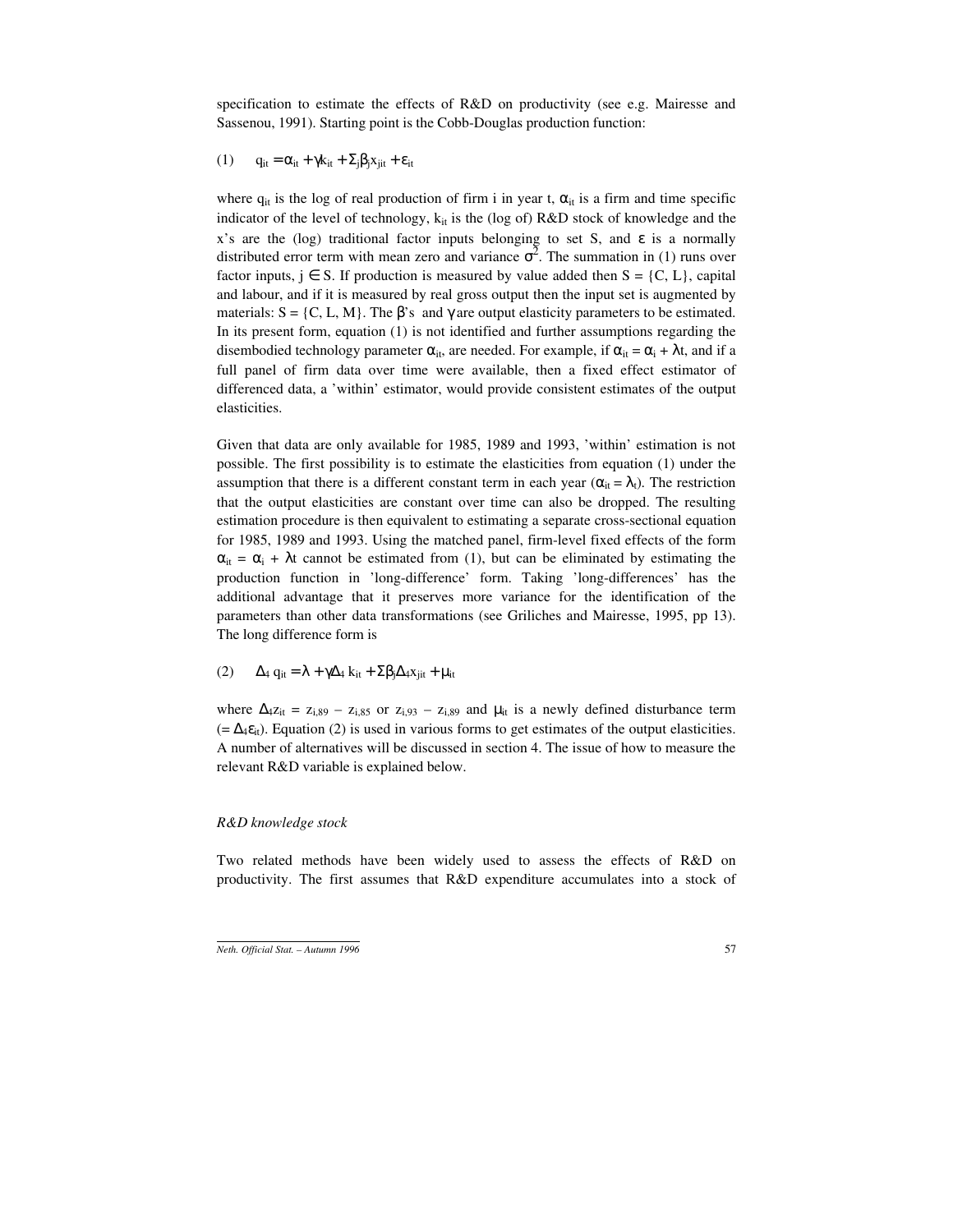knowledge, similar to the formation of capital through investment. This assumption implies that past R&D continues to have spillover effects on production in the present, although the effect may diminish over time through depreciation. In estimating this specification, it is assumed that all firms have the same output elasticity of the knowledge stock. The alternative specification assumes that there is no depreciation of the knowledge stock, and in estimating assumes that the rate of return to the R&D knowledge stock is the same for all firms.

The first method calculates the R&D stock using the perpetual inventory method (PIM):

(3) 
$$
K_{it} = R_{it} + (1-\delta)K_{it-1}
$$

where  $K_{it}$  is the R&D knowledge stock of firm i in year t,  $R_{it}$  represents real R&D expenditures and  $\delta$  is the rate of depreciation. The depreciation is supposed to reflect, for example, the obsolescence of ideas and the reduced profitability of old products as new ones are created. The magnitude of the depreciation rate is usually chosen in the 15 to 20 percent range (see e.g. Hall and Mairesse, 1995).

Two problems arise in implementing this method with the available data: R&D expenditure is observed only in 1985, 1989 and 1993, and no initial R&D knowledge stock measure is available. Real R&D expenditure for the intervening years is interpolated using the observed growth rate for each firm. Initial stocks of knowledge,  $K_{i,85}$  for the first wave and  $K_{i,89}$  for the second wave, are created by assuming a pre-sample R&D expenditure growth rate, g, constant across firms. Then, following Hall and Mairesse (1995), the initial knowledge stock can be written as:

(4) 
$$
K_{i0} = \frac{R_{i0}}{(g + \delta)}
$$

Combining this expression into the PIM framework yields the knowledge stock growth equation:

(5) 
$$
\Delta_4 k_i = \ln \left( \frac{(1-\delta)^4}{(g+\delta)} + \sum_{s=1}^4 (1+r_i)^s (1-\delta)^{4-s} \right) + \ln(g+\delta)
$$

with  $r_i$  the growth rate of real R&D expenditure for firm i in the period 1985–1989 or 1989–1993. A range of parameter values for g and  $\delta$  will be used in order to assess the sensitivity of the estimated R&D elasticities to different assumptions pertaining to depreciation and initial stocks.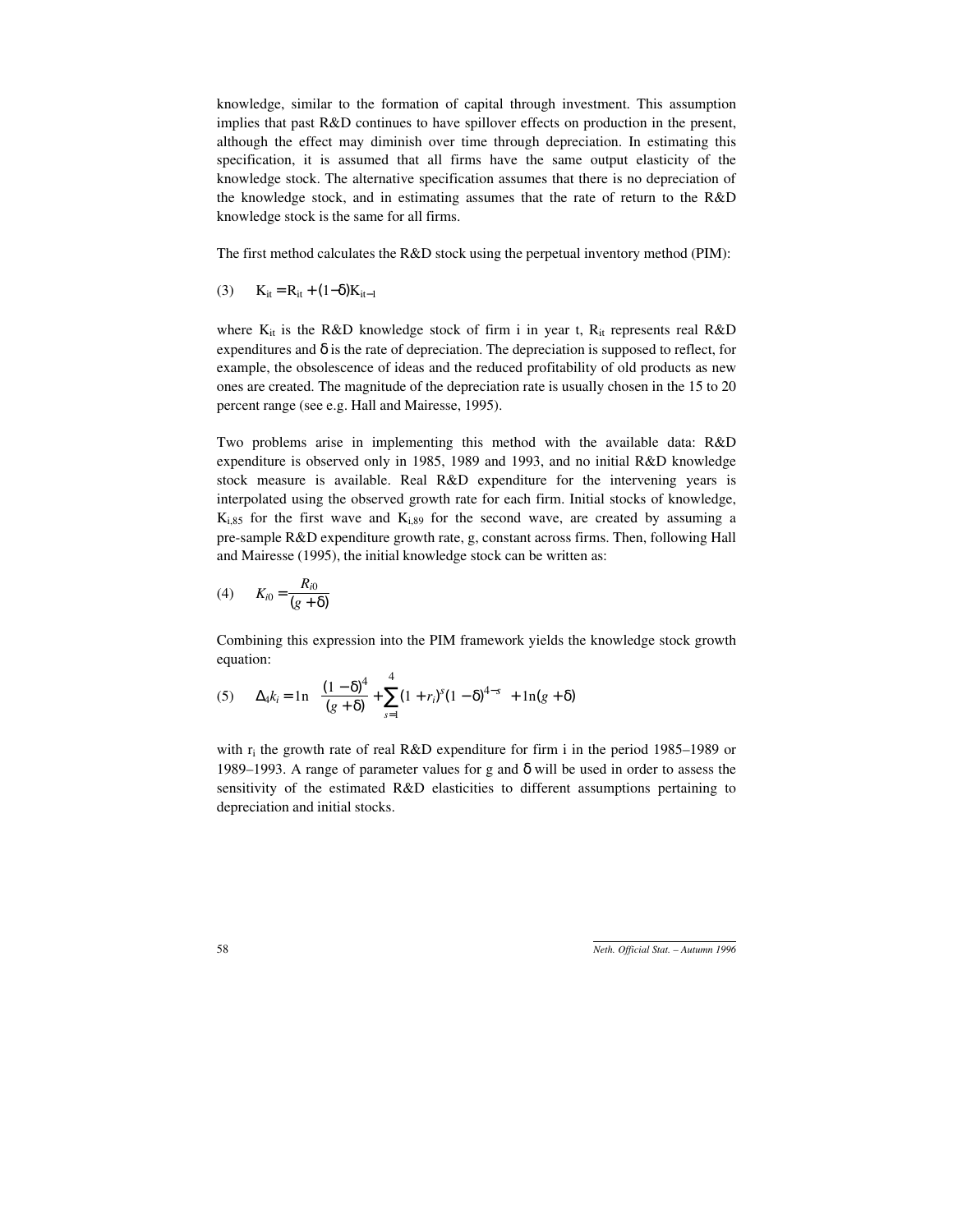### *R&D intensity*

The alternative method for estimating the effect of R&D on productivity is the intensity method, where the rate of return to R&D is assumed to be constant across firms. Assuming no depreciation ( $\delta = 0$ ), the change in the R&D knowledge stock can be written as:

(6) 
$$
\Delta_4 K_{it} = \sum_{s=1}^4 R_{io} (1+r_i)^s.
$$

Using the fact that the marginal product of the  $R&D$  stock,  $\rho$ , is equal to its output elasticity times the ratio of output to the R&D stock:

$$
(7) \qquad \rho \equiv \frac{\partial Q_{it}}{\partial Q_{it}} = \gamma \frac{Q_{it}}{K_{it}},
$$

Now we can rewrite equation (2) as:

$$
(8) \qquad \Delta_{4}q_{it}=\lambda+\gamma\frac{Q_{i0}}{K_{i0}}\frac{\Delta_{4}K_{it}}{Q_{i0}}+\sum_{j\in s}\beta_{j}x_{jit}+\mu_{it}=\lambda+\rho\frac{\Delta_{4}K_{it}}{Q_{i0}}+\sum_{j\in s}\beta_{j}x_{jit}+\mu_{it}.
$$

In this specification, the R&D intensity variable is computed as the sum of R&D expenditure from 1986 to 1989 and from 1990 to 1993 divided by output in 1985 and 1989 respectively. The interpretation of ρ is that of the marginal product of a unit of knowledge stock, which in the absence of depreciation, is the amount by which output increases with an increase in real R&D expenditure. Although being a different model than (2) we also estimated equation (8) for two reasons: its ease of interpretation and because this specification has been frequently applied in related empirical research.

### **4. Estimation of R&D contribution**

#### *Cross-sectional estimates*

As a starting point estimates are presented for the output elasticities using a log-linear Cobb-Douglas production function with R&D capital (equation 1). In this level specification R&D-capital is proportional to the R&D expenditures (see equation 4). Both gross output and value added are used as output measures and estimates are presented for specifications with and without the adjustment for 'double-counting', the latter with labour and material inputs containing non-R&D inputs, and value added measured as gross output minus non-R&D materials. In estimating, all R&D firms that

*Neth. Official Stat. – Autumn 1996* 59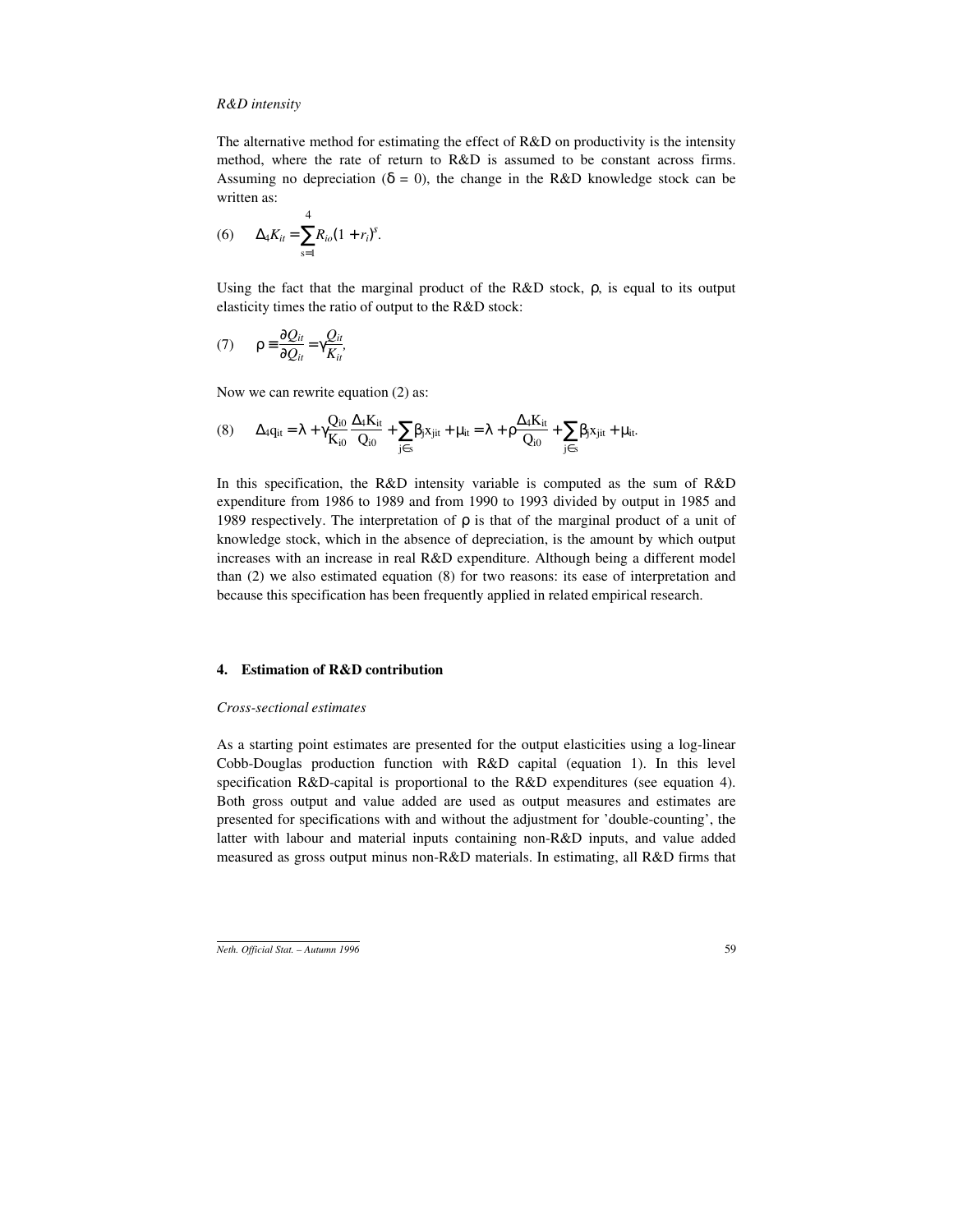could be linked to the production surveys in either year are used and sectoral dummy intercepts are included.

| Dependent variable       | Gross output |        |        | Value added |        |        |
|--------------------------|--------------|--------|--------|-------------|--------|--------|
| Year                     | 1985         | 1989   | 1993   | 1985        | 1989   | 1993   |
| Coefficient of           |              |        |        |             |        |        |
|                          | .136         | .145   | .189   | .570        | .626   | .755   |
| Labour                   | (.013)       | (.014) | (.019) | (.036)      | (.042) | (.067) |
| Material inputs          | .769         | .750   | .727   |             |        |        |
|                          | (.010)       | (.010) | (.013) |             |        |        |
| Capital                  | .080         | .103   | .085   | .365        | .352   | .253   |
|                          | (.009)       | (.010) | (.013) | (.025)      | (.031) | (.049) |
| R&D                      | .009         | .003   | .012   | .041        | .026   | .035   |
|                          | (.006)       | (.005) | (.006) | (.018)      | (.018) | (.026) |
| SIC dummies <sup>a</sup> | yes          | yes    | yes    | yes         | yes    | yes    |
|                          |              |        |        |             |        |        |
| N of observations        | 382          | 436    | 347    | 382         | 436    | 347    |
| $R^2$                    | .992         | .990   | .990   | .911        | .882   | .826   |

**Table 3A. Cross-sectional estimates 'log-level' specification not adjusted for double-counting**

<sup>a)</sup> SIC-dummies for four groups: <sup>1)</sup> food, beverages and tobacco, <sup>2)</sup> petroleum, chemical industry and allied, <sup>3)</sup> metal industries and <sup>4)</sup> other industries (textiles, wearing apparel, paper and paper products and manufacture of building materials).

The sectoral dummies distinguish between four sectors: 1) food, beverages and tobacco, 2) petroleum, chemical industry and allied, 3) metal industries and 4) other industries (textiles, wearing apparel, paper and paper products and manufacture of building materials). These groups will be used throughout.

In estimating the production function in log-levels with panel data, much of the identification comes from cross sectional variation. Biases in coefficient estimates may arise owing to fixed effects or endogeneity of inputs, i.e., better firms have elevated outputs and inputs. Even so, the estimates presented in Table 3A for the traditional factor elasticities are close to the corresponding factor shares as these should be under the maintained hypothesis of perfect competition. Further the elasticities add up to about unity in most cases and constant returns to scale cannot be rejected  $5^{\circ}$ . Contrary to the results for traditional factor inputs, the estimate for the R&D elasticity does not differ significantly from zero in the majority of cases. However, the adjustment for 'double counting' (see Table 3B) produces some important differences. When the traditional inputs are adjusted for double counting, the R&D elasticities become significant. This result confirms predictions by Schankerman (1981) that double counting factor inputs gives lower estimates of R&D output elasticities. The interpretation for this, on the assumption that the estimates are accurate, is that total returns to R&D are significantly positive, but R&D did not provide increases in output above and beyond that predicted by the traditional factors, i.e. no excess returns.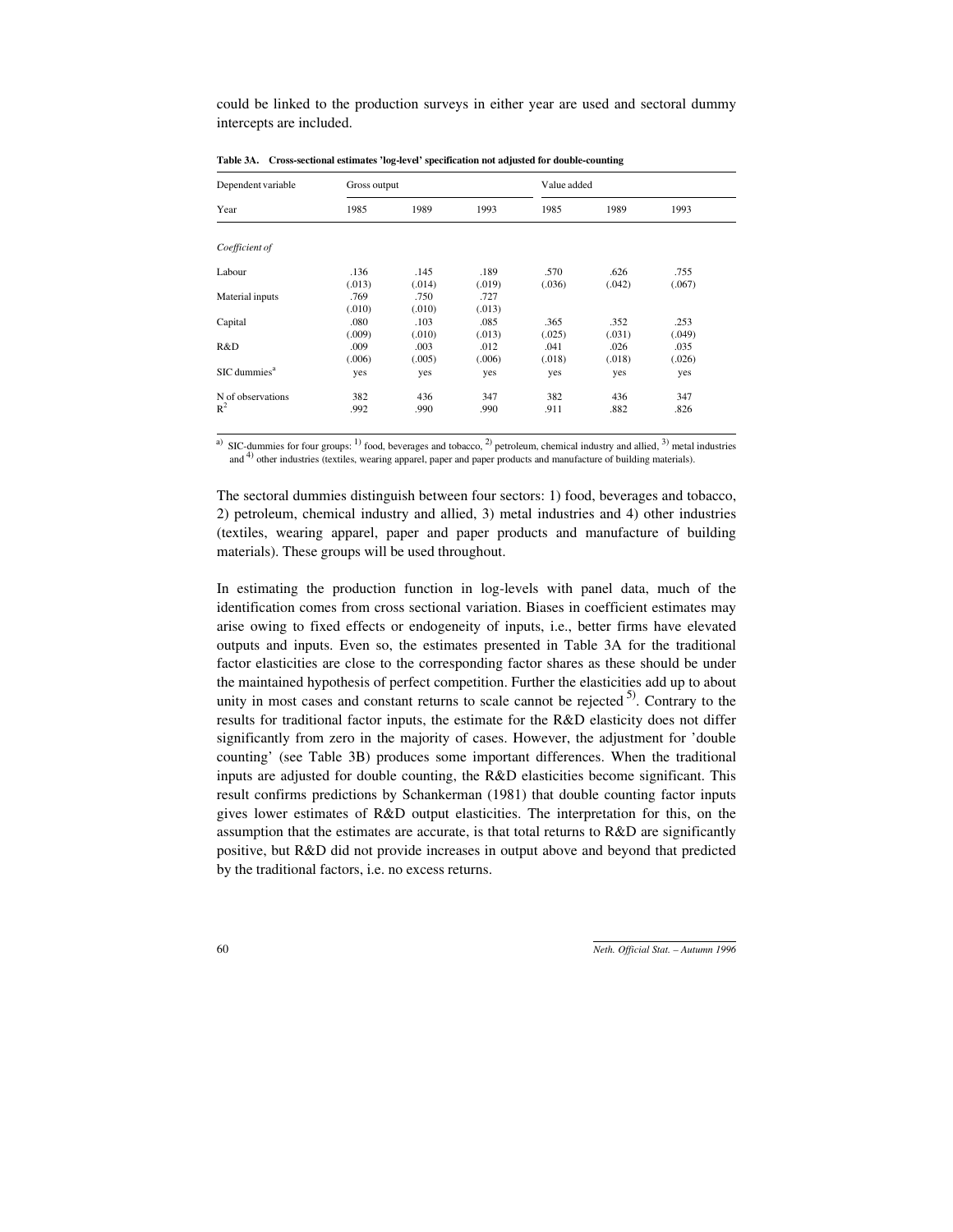| Table 3B Cross-sectional estimates 'log-level' specification adjusted for double-counting |  |  |  |
|-------------------------------------------------------------------------------------------|--|--|--|
|-------------------------------------------------------------------------------------------|--|--|--|

| Gross output |        |        | Value added |        |        |  |
|--------------|--------|--------|-------------|--------|--------|--|
| 1985         | 1989   | 1993   | 1985        | 1989   | 1993   |  |
|              |        |        |             |        |        |  |
| .134         | .142   | .174   | .552        | .602   | .700   |  |
| (.012)       | (.013) | (.013) | (.035)      | (.039) | (.063) |  |
| .763         | .740   | .723   |             |        |        |  |
| (.010)       | (.010) | (.013) |             |        |        |  |
| .081         | .105   | .090   | .362        | .347   | .269   |  |
| (.010)       | (.010) | (.013) | (.025)      | (.030) | (.048) |  |
| .018         | .015   | .024   | .068        | .059   | .076   |  |
| (.006)       | (.005) | (.006) | (.017)      |        | (.025) |  |
| yes          | yes    | yes    | yes         | yes    | yes    |  |
| 382          | 436    | 347    | 382         | 436    | 347    |  |
| .992         | .990   | .990   | .914        | .889   | .833   |  |
|              |        |        |             |        | (.017) |  |

<sup>a)</sup> SIC-dummies for four groups: <sup>1)</sup> food, beverages and tobacco, <sup>2)</sup> petroleum, chemical industry and allied, <sup>3)</sup> metal industries and 4) other industries (textiles, wearing apparel, paper and paper products and manufacture of building materials).

#### *'Long difference' estimates*

A disadvantage of estimating 'log-level' specifications is that they have not been controlled for fixed effects. If these effects are correlated with other explanatory variables, then the cross-sectional estimates are not consistent. This problem can be solved by using differenced series. However, by differencing the data measurements errors are exacerbated. This pitfall can be circumvented by estimating 'long difference' equations, which relate growth of output to growth of factor inputs over some years. The introduction of the time dimension may, however, worsen the simultaneity problem. Before treating this issue further, we first present several variants of 'long-difference' growth equations.

#### *R&D knowledge stock approach*

Estimates for the 'long difference' equations are presented in Table 4. All firms for which two adjacent observations were available in the four-yearly R&D surveys are included. The growth of the R&D knowledge stock is calculated according to (5), using a pre-sample R&D growth of 5% and a depreciation rate of 15%. Estimates are presented for the two panels separately and for the pooled data. In the pooled estimates an extra dummy intercept is included. This time dummy represents a mixture of time and population effects. The data are adjusted for double-counted R&D inputs. Further, we distinguish between estimates for the gross output and the value added specification.

*Neth. Official Stat. – Autumn 1996* 61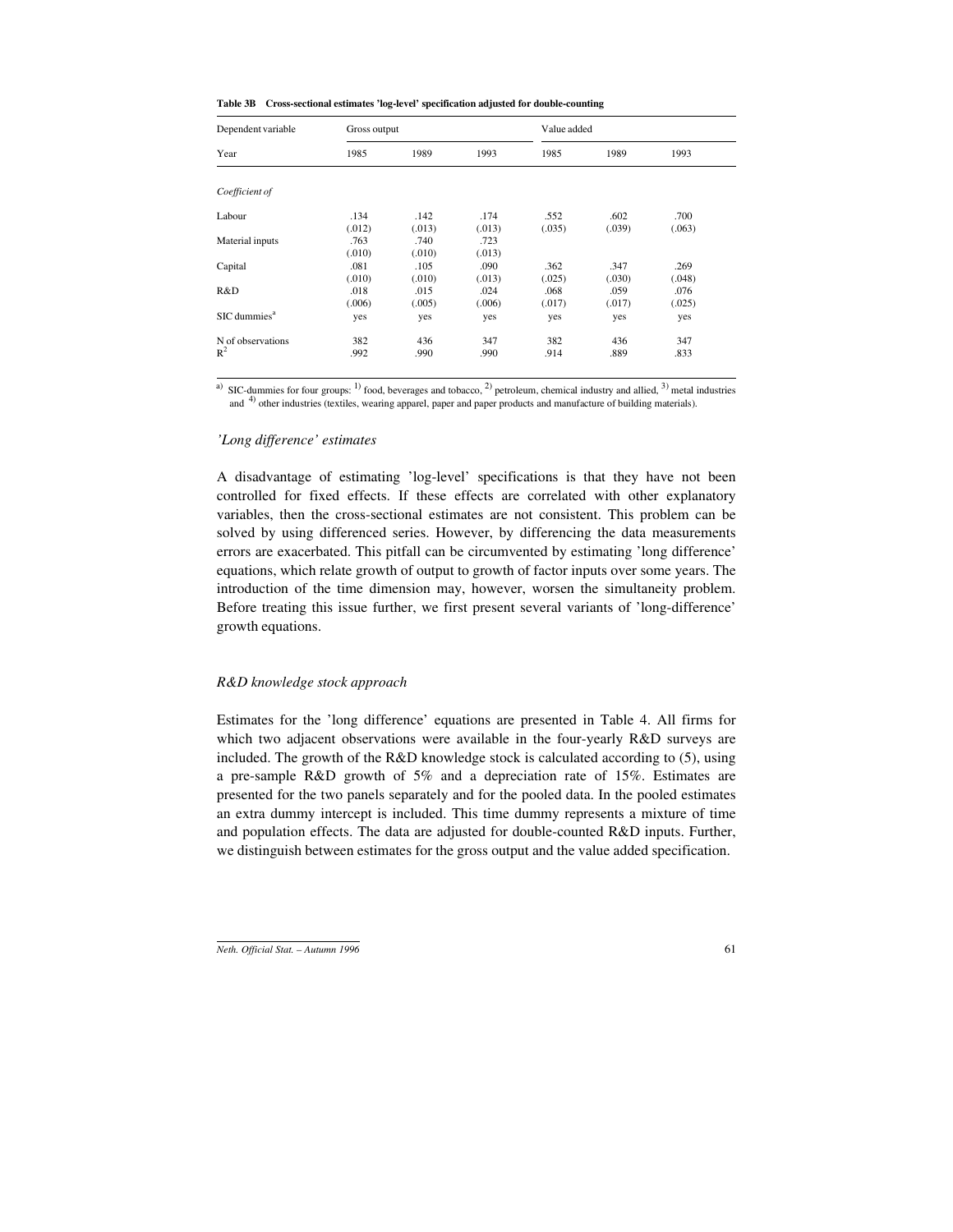|  | Table 4. Estimates R&D contribution for 'long-difference' specifications |  |  |  |
|--|--------------------------------------------------------------------------|--|--|--|
|--|--------------------------------------------------------------------------|--|--|--|

| Dependent variable | Gross output |           |        | Value added |           |        |  |
|--------------------|--------------|-----------|--------|-------------|-----------|--------|--|
| Year               | $85 - 89$    | $89 - 93$ | Pooled | $85 - 89$   | $89 - 93$ | Pooled |  |
|                    |              |           |        |             |           |        |  |
| Coefficient of     |              |           |        |             |           |        |  |
| Labour             | .196         | .222      | .205   | .780        | .700      | .752   |  |
|                    | (.037)       | (.052)    | (.030) | (.125)      | (.139)    | (.092) |  |
| Material inputs    | .718         | .689      | .705   |             |           |        |  |
|                    | (.025)       | (.032)    | (.019) |             |           |        |  |
| Capital            | .024         | .031      | .030   | .083        | .105      | .095   |  |
|                    | (.019)       | (.027)    | (.015) | (.069)      | (.083)    | (.052) |  |
| R&D capital        | .074         | .028      | .051   | .247        | .104      | .179   |  |
|                    | (.023)       | (.026)    | (.017) | (.083)      | (.080)    | (.057) |  |
| Period dummy       |              |           | .123   |             |           | $-764$ |  |
| SIC dummies        | yes          | yes       | yes    | yes         | yes       | yes    |  |
| N of observations  | 209          | 159       | 368    | 209         | 159       | 368    |  |
| $R^2$              | .903         | .867      | .890   | .329        | .227      | .299   |  |
|                    |              |           |        |             |           |        |  |

The results show two major differences from the 'log-level' specifications of Tables 3A and 3B. First, the output elasticities for labour increase at the expense of the capital output elasticities. With the exception of the pooled estimates the capital elasticity even becomes insignificant. Secondly, the elasticity of the R&D knowledge stock is more than doubled when one controls for 'permanent' differences across firms. The results suggest that both the traditional and the R&D capital variable are strongly correlated with firm effects. Further, Table 4 shows that the estimates for R&D stock elasticities for 1989–1993 are insignificant.

#### *R&D intensity approach*

Next estimates are made of the rate of return to R&D under the assumption of zero depreciation of the R&D knowledge stock and a marginal rate of return to R&D common to all firms. Here, as mentioned above, we replace  $\Delta_4 k_i$  by the appropriate R&D intensity by estimating equation (8). The coefficient of the R&D intensity variable can be interpreted as the gross marginal private rate of return to R&D. The results are presented in Table 5. As can be seen from a comparison with Table 4, imposing the constraint  $\delta = 0$  has only minor effects on the pattern of parameter estimates for the traditional inputs. According to these estimates the gross rate of return to R&D is insignificantly different from zero in the gross output specification and about 20 percent in the value added specification. The 1989–1993 period has a lower rate of return than the earlier period, although the differences are not statistically significant.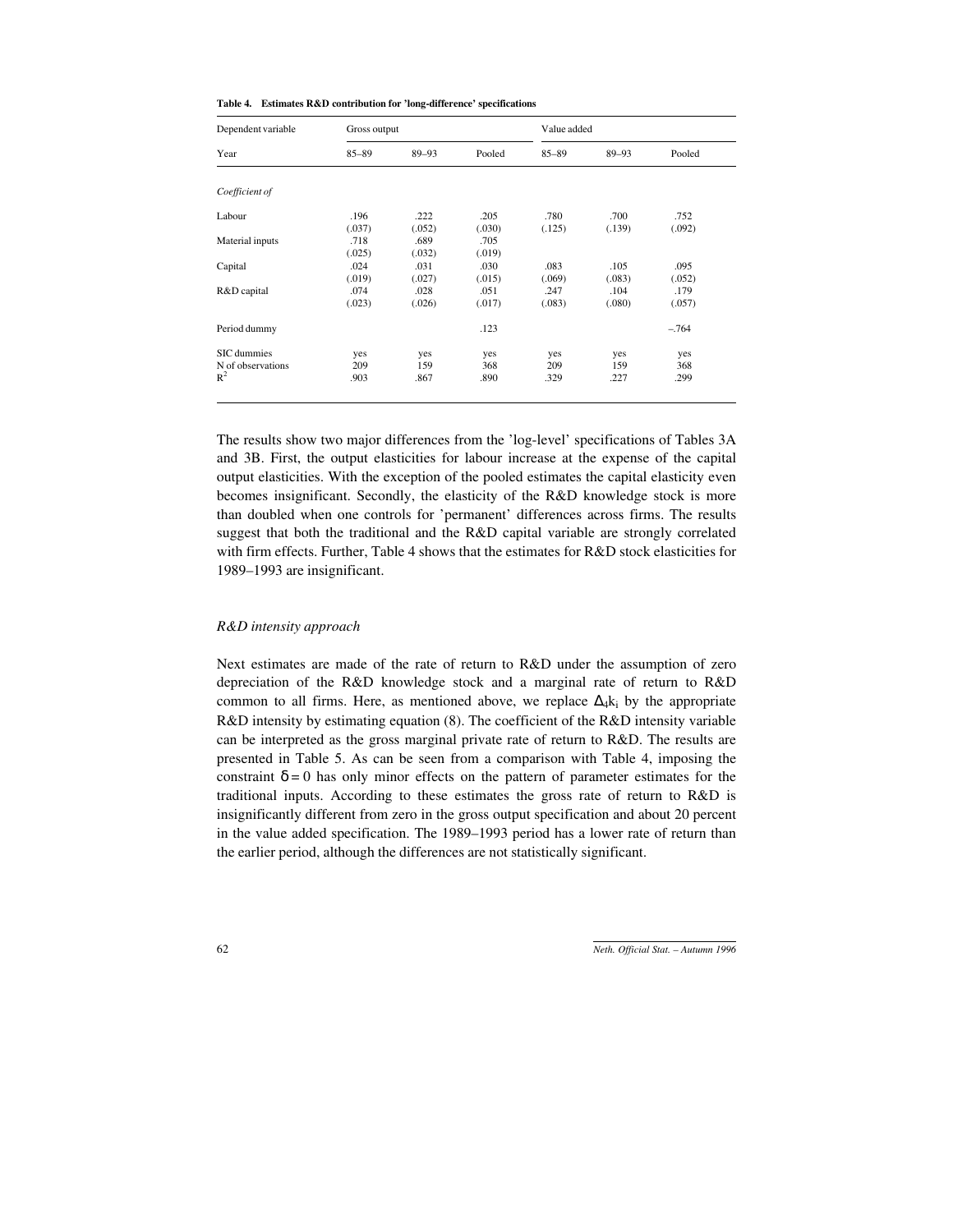| Table 5. | <b>Estimates R&amp;D intensity equations</b> |  |  |  |
|----------|----------------------------------------------|--|--|--|
|----------|----------------------------------------------|--|--|--|

| Dependent variable | Gross output   |                   |                | Value added    |                |                     |  |
|--------------------|----------------|-------------------|----------------|----------------|----------------|---------------------|--|
| Year               | $85 - 89$      | $89 - 93$         | Pooled         | $85 - 89$      | $89 - 93$      | Pooled              |  |
|                    |                |                   |                |                |                |                     |  |
| Coefficient of     |                |                   |                |                |                |                     |  |
| Labour             | .216<br>(.038) | .223<br>(.052)    | .215<br>(.030) | .838<br>(.124) | .677<br>(.139) | .771<br>(.091)      |  |
| Material inputs    | .719<br>(.027) | .693<br>(.032)    | .707<br>(.020) |                |                |                     |  |
| Capital            | .024<br>(.020) | .032<br>(.027)    | .030<br>(.015) | .069<br>(.069) | .101<br>(.083) | .085<br>(.052)      |  |
| R&D intensity      | .052<br>(.061) | $-.004$<br>(.079) | .030<br>(.048) | .218<br>(.085) | .173<br>(.082) | .192<br>(.059)      |  |
| Period dummy       |                |                   | .083<br>(.032) |                |                | $-1.032$<br>(1.088) |  |
| SIC dummies        | yes            | yes               | yes            | yes            | yes            | yes                 |  |
| N of observations  | 209            | 159               | 368            | 209            | 159            | 368                 |  |
| $R^2$              | .898           | .866              | .990           | .321           | .241           | .301                |  |

#### **5. Robustness tests**

A striking difference between the estimates for the 'log-level' specifications of table 3B and the estimates for the 'long-difference' equations (Table 4) is that the coefficients for the R&D variables are higher in the 'long difference' estimates than in the 'log-level' estimates, whereas the opposite applies to the elasticity estimates for the traditional inputs. There are several possible candidates for explaining the observed change in the patterns of the parameter estimates when switching from the cross-sectional to the time series dimension of the data. Plausible candidates are the measurement related issues such as the assumptions underlying the construction of the R&D knowledge stocks and the selectivity of the R&D data set. Furthermore, our data show heteroskedasticity in the error terms related to the R&D variables used in the equations. Also the simultaneity problem may be more manifest when estimating 'long difference' equations. In this section we pay attention to the robustness of the results, to the assumptions underlying the calculation of the growth of the R&D knowledge stock variable, to selectivity and to the problems of heteroskedasticity and simultaneity. We first discuss the way in which several sources of biases were dealt with and lastly we present the results of the robustness tests, focusing on the estimates of the R&D variables and the elasticity of traditional capital inputs.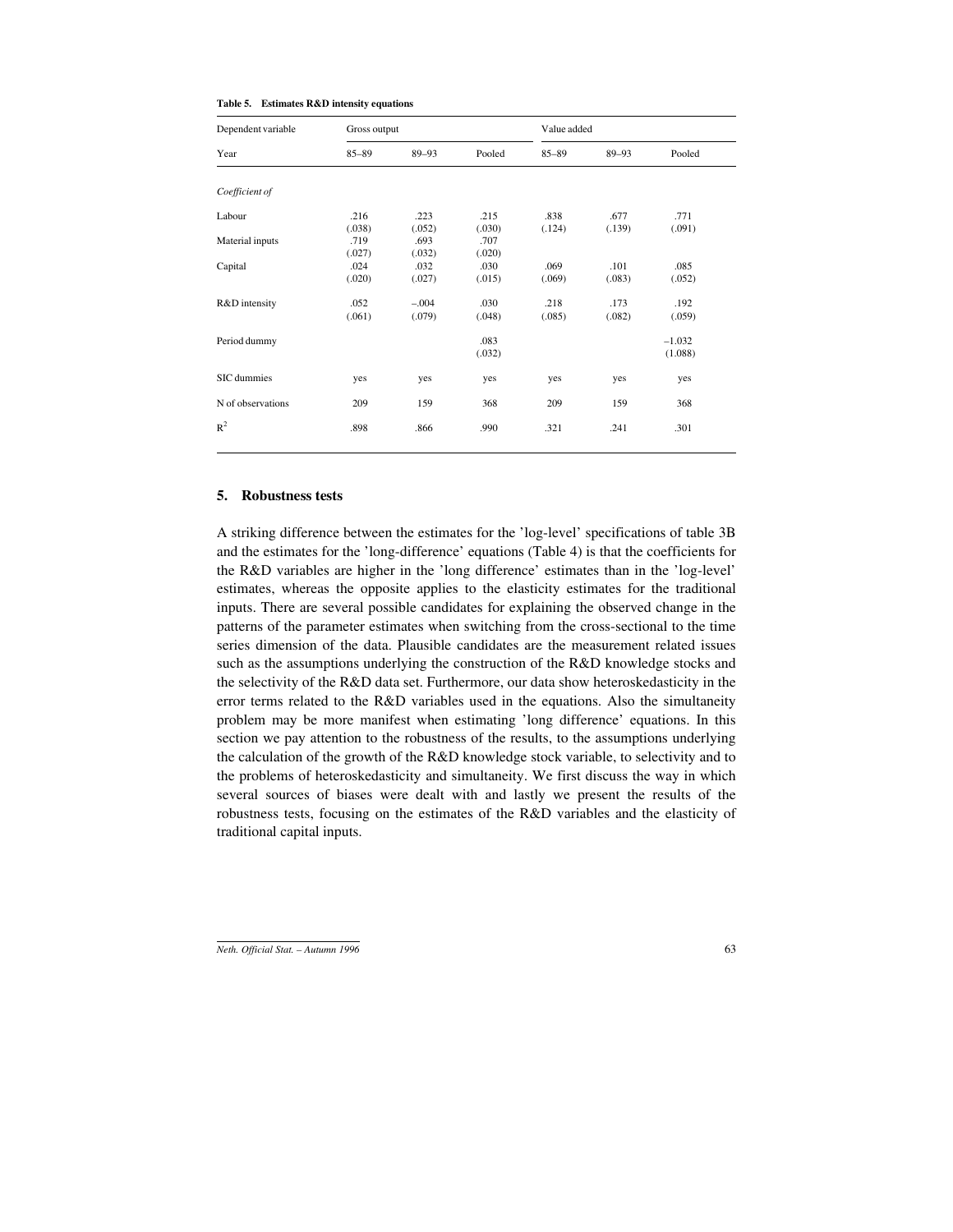#### *Depreciation and pre-sample growth for the R&D knowledge stock*

With respect to the measurement related problems we first look at the construction of the R&D knowledge stock. A robustness test was performed by applying various assumptions for the depreciation parameter and the R&D pre-sample growth rate. The results of similar previous studies suggest that the estimates for the output elasticities of the R&D stock are rather robust to different assumptions concerning the rate of depreciation, δ. However, these results are based on balanced firm-level time series data with longer R&D histories. Given that the construction of data on the growth of the R&D stock – in essence – rests on only two observations for R&D expenditure, the elasticities presented in Tables 3 to 5 may be dependent on the choice of  $\delta$  and the pre-sample growth g in formula 5. For this reason equation (2) is re-estimated using three alternative assumptions for  $\delta$  (0.10, 0.15 and 0.20) and three assumptions for pre-sample R&D growth, g (0.03, 0.05, 0.07). The results of this robustness test show that the R&D output elasticities only slightly decline with increasing  $\delta$  and with increasing g. Overall, the output elasticities seem to be rather robust to different assumptions with respect  $\delta$  and g. For this reason and for reasons of space we shall not present the estimates for this robustness test (see Bartelsman et al. (1996) for more details).

### *Selectivity*

In section 2 it was shown that in constructing the panel data, sample attrition was a possible cause of selectivity biases in regression results. Some elements of selectivity are inherent in the use of the R&D surveys, because the probability of exit decreases with the R&D intensity, which is our variable of interest. For this reason, the estimated R&D contribution to productivity growth could be biased. Selectivity can be taken into account by extending our models with a selection equation which models the probability of continuing in the sample. Several approaches are possible to capture the effects of selectivity. We could follow Heckman's two-step method by including a correction term in the regression equations. A more efficient estimate can be obtained with the so-called Tobit model. Assuming that the probability of being selected in the sample depends on the level of the R&D intensity in the first year, the Tobit model reads as:

(9A)  $\Delta_4 q_{it} = \lambda + \gamma \Delta_4 k_{it} + \Sigma_{i \in s} \beta_i \Delta_4 x_{it} + \mu_{it}$ 

or

$$
\Delta_4 q_{it} = \lambda + \rho \, \frac{\Delta_4 K_{it}}{Q_{i0}} + \sum_{j \in s} \beta_j \Delta_4 x_{jit} + \mu_{it} \qquad \text{if } D = 1
$$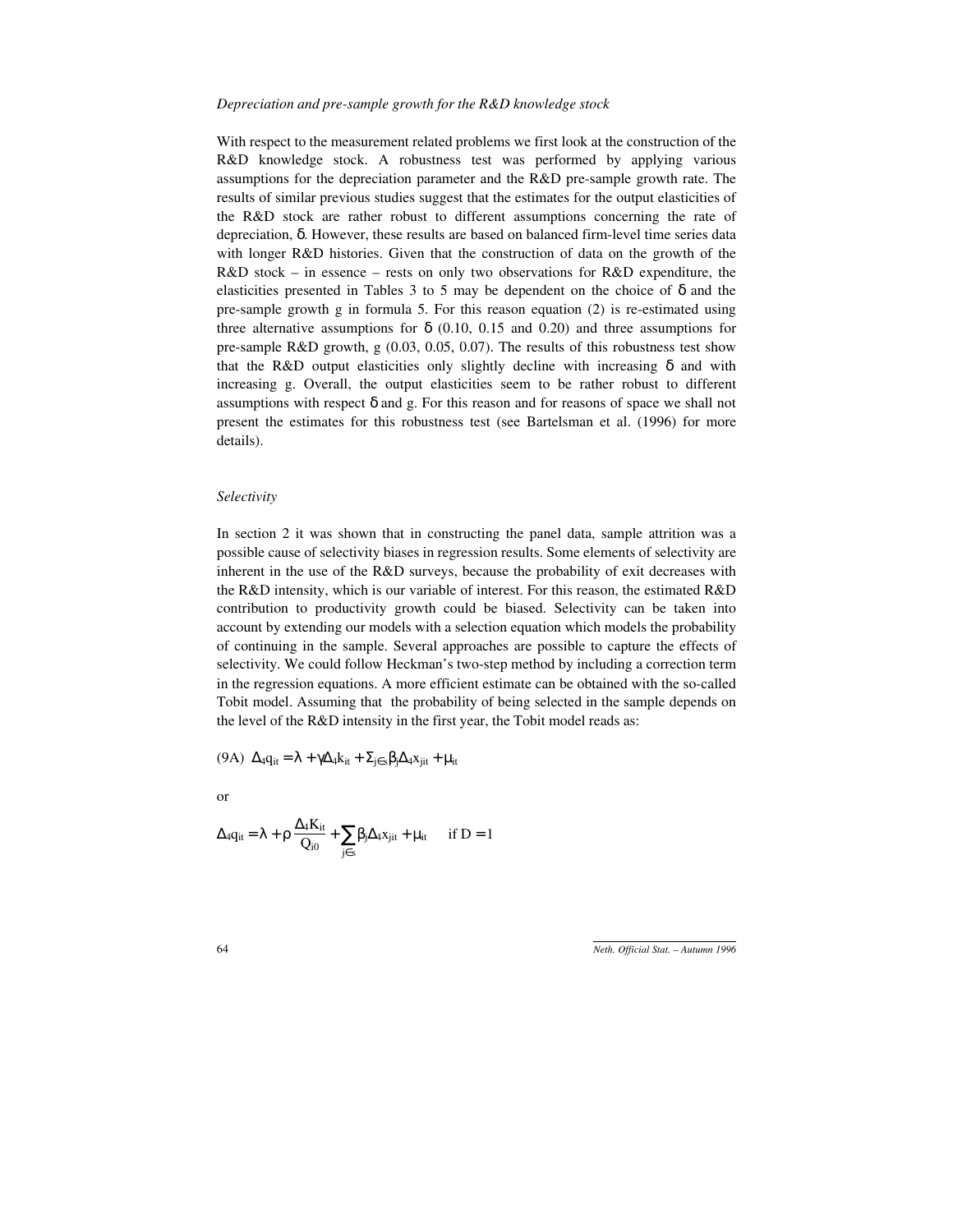(9B)  $\Delta_4$  q<sub>it</sub> not observed if D = 0,

with selection equations

(10A) D = 1 if 
$$
c + \alpha \frac{R_{i0}}{Q_{i0}} + \eta_{ii} > 0
$$
  
(10B) D = 0 if  $c + \alpha \frac{R_{i0}}{Q_{i0}} + \eta_{ii} \le 0$ ,

where  $\frac{R_{i0}}{Q_{i0}}$  is the R&D intensity in the starting year, c a constant term and  $\eta_{it}$  a Gaussian disturbance term.

In using the Tobit model the number of observations differ from those given for the matching specifications in tables 4 and 5, because firms which are in production survey samples but not in the R&D dataset in the end year are also included in the analysis.

### *Heteroskedasticty and simultaneity*

Other possible biases in the 'long difference' estimates can arise due to heteroskedasticity and simultaneity. Indeed, the Goldfeld-Quandt test for heteroskedasticity indicates a significantly higher residual variance for firms with the lowest growth rates in the R&D stock than for firms with the highest growth rates<sup>6)</sup>. In the robustness tests we corrected for heteroskedasticity by applying weighted least squares with weights equal to the square root of the R&D variables. The possible biases due to simultaneity caused by the producers' joint decisions on inputs and outputs was investigated by using the Partial Total Productivity (labelled P-TFP) form for the productivity equation (see Bartelsman et al. (1996) for a detailed explanation of this approach).

#### *Results of the robustness tests*

The results for the different robustness tests applied to the pooled data are presented in Tables 6 and 7. Table 6 gives the elasticity estimates for R&D and traditional capital for the specifications with the growth of the R&D knowledge stock as the explanatory R&D variable. Table 7 gives the same estimates for the R&D intensity specifications, using the pooled results of Table 5 as a reference. The base case of Table 6 is represented by the pooled estimates of Table 4. WLS estimates are not given for the gross output specification because the relevant Goldfeld-Quandt statistics did not indicate heteroskedasticity for this specification.

*Neth. Official Stat. – Autumn 1996* 65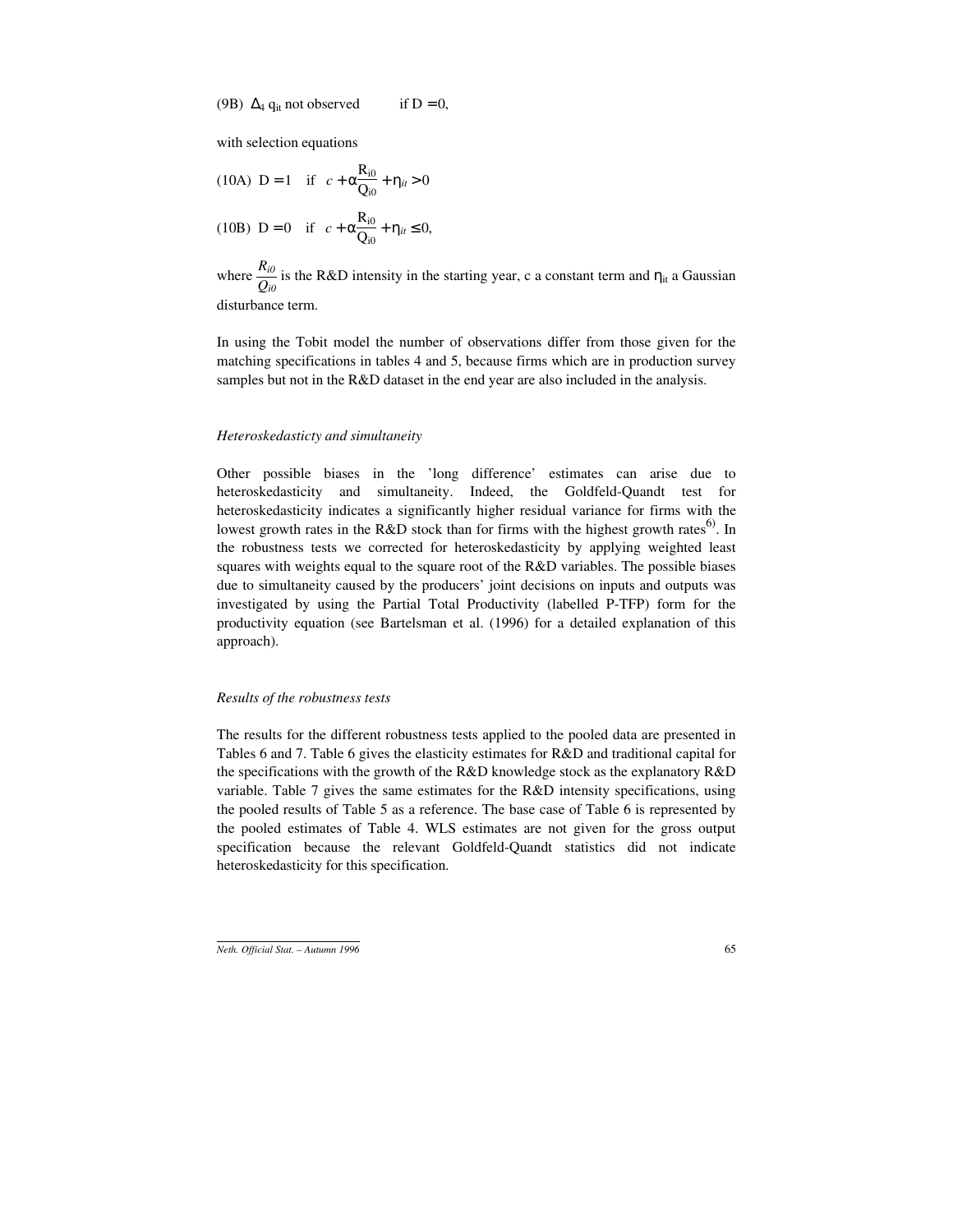| Table 6. Robustness tests R&D stock approach on pooled data |
|-------------------------------------------------------------|
|                                                             |

| Dependent variable    | Gross output |                  | Value added |                  |  |
|-----------------------|--------------|------------------|-------------|------------------|--|
| Coefficient of        | R&D capital  | Ordinary Capital | R&D capital | Ordinary Capital |  |
|                       |              |                  |             |                  |  |
| <b>Base LD</b>        | .051         | .030             | .179        | .095             |  |
|                       | (0.17)       | (0.15)           | (0.57)      | (0.52)           |  |
| Selectivity LD        | .061         | .038             | .226        | .095             |  |
|                       | (.022)       | (0.17)           | (.080)      | (.045)           |  |
| Simultaneity LD       | $\mathbf x$  | $\mathbf x$      | .190        | .098             |  |
|                       |              |                  | (.064)      | (.043)           |  |
| Heteroskedasticity LD | X            | X                | .070        | .269             |  |
|                       |              |                  | (.039)      | (.054)           |  |
| Heteroskedasticity+   | X            | X                | .077        | .304             |  |
| Simultaneity LD       |              |                  | (.039)      | (.045)           |  |
|                       |              |                  |             |                  |  |

Further P-TFP estimates are not presented for the gross output specification because the P-TFP approach starts from a value added specification.

Two conclusion can be drawn from Table 6. First when relating output growth to the growth of the R&D knowledge stock, the selectivity and the simultaneity bias seem to be rather small. Correcting for selectivity raises the R&D output elasticity for both specifications, but the difference compared with the base case is statistically insignificant. Secondly, simultaneity seems not to be an important source of bias for this specification either: the elasticity estimate for the P-TFP variant also does not differ very much from the base case estimate. However, correcting for heteroskedasticity makes quite a difference. Applying WLS reduces the estimates of the R&D capital elasticities and also restores the pattern of the two capital elasticity estimates found for the 'loglevel' specifications of Table 3B, with the elasticity of the traditional capital input higher than that for the R&D capital input.

Lastly, Table 7 presents the results of the robustness test for the estimates of the rates of return to R&D, with the base case represented by the estimates of Table 5. Again the comparisons aim at assessing the importance of biases due to selectivity (both for the gross output and value added specifications) and heteroskedasticity (for the value added specification)<sup>7)</sup>. However, the pattern of results differ from that presented in Table 6. Selectivity seems to be an equally important bias as heteroskedasticity. Modelling the presence in the sample being dependent on the level of R&D doubles the rate of return for the gross output specification and also increases the rate of return to R&D in case of the value added specification by more than ten percent. The latter result is also obtained after correcting the base case estimates for heteroskedasticity in the R&D intensity measure, leading to an estimate for the gross rate of return to R&D close to 0.30.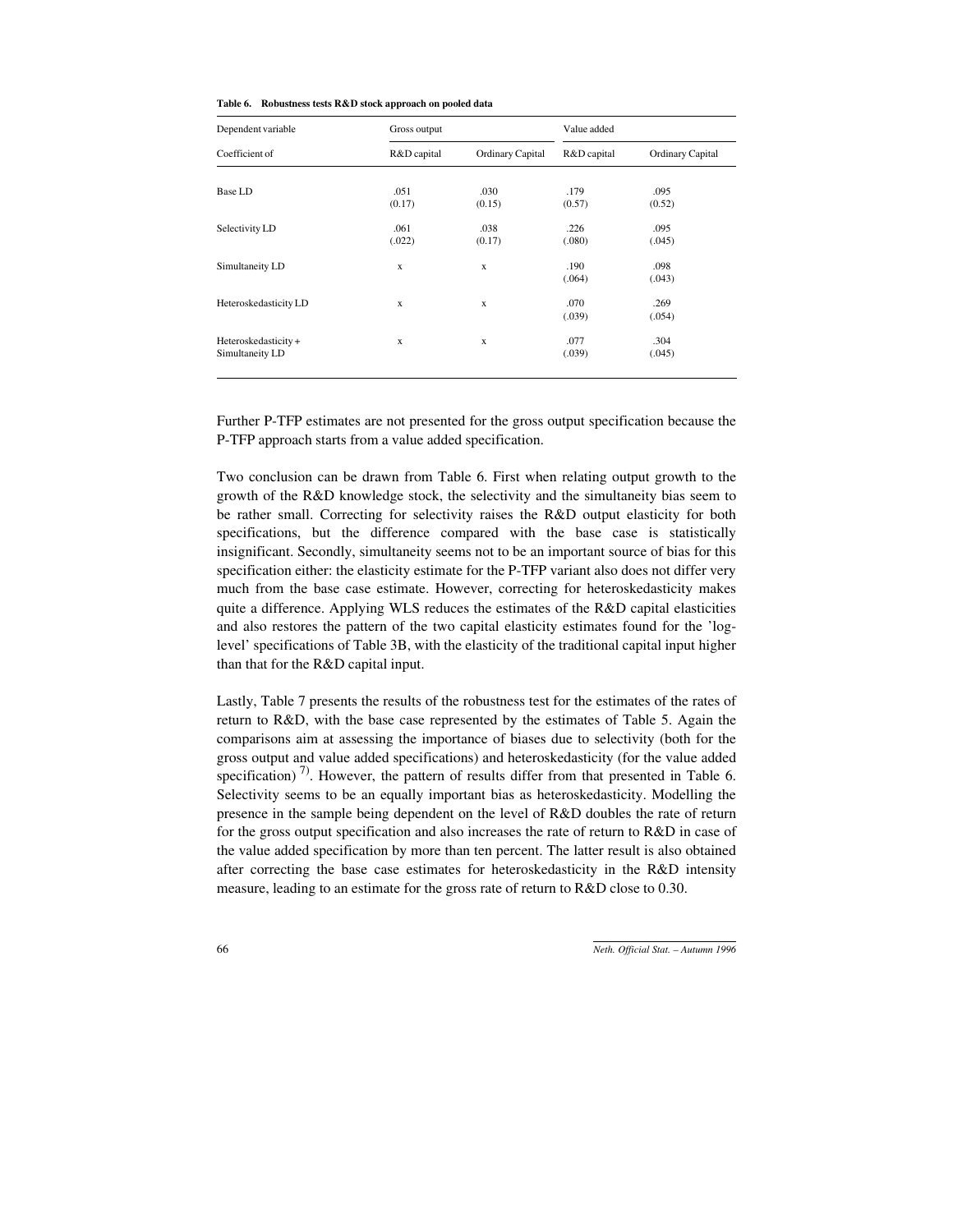| Dependent variable<br>Coefficient of | Gross output |                  | Value added |                  |
|--------------------------------------|--------------|------------------|-------------|------------------|
|                                      | R/Q          | Ordinary Capital | R/Y         | Ordinary Capital |
|                                      |              |                  |             |                  |
| <b>Base LD</b>                       | .030         | .030             | .192        | .085             |
|                                      | (0.48)       | (0.15)           | (0.59)      | (0.52)           |
| Selectivity LD                       | .124         | .025             | .314        | .085             |
|                                      | (.058)       | (0.17)           | (.078)      | (.060)           |
| Heteroskedasticity LD                | X            | X                | .348        | .276             |
|                                      |              |                  | (.154)      | (.041)           |
|                                      |              |                  |             |                  |

#### **6. Summary and conclusions**

In a first attempt to estimate the contribution of R&D to productivity growth using firm-level data for the Netherlands, several variants of production functions with R&D as a separate input have been analysed. The main objective was to estimate the private returns to R&D and output elasticities of the stock of R&D knowledge capital. The data derive from the four-yearly extended R&D surveys for 1985, 1989 and 1993. These surveys were linked to the production surveys. In using firm-level data it became possible to circumvent the specific problems which arise when using aggregated R&D data for the Dutch manufacturing industry. These problems are related to the very skew distribution of manufacturing R&D due to the dominance of few multinational enterprises. The variants of the basic R&D augmented production functions were made along different dimensions. First corrections were made for double- counting of R&D inputs. This correction increased the R&D output elasticity estimate for the 'log-level' value added specification by about 5 percentage points. Next 'long-difference' estimates were presented, both for output elasticities and rates of return to R&D. The 'long-difference' specifications correct for biases from firm fixed effects. Subsequently, the 'long-difference' specifications of the R&D augmented production function were used as a base case to assess the importance of other sources of biases in the R&D estimates. The R&D elasticities appeared to be relatively insensitive to different assumptions concerning the depreciation rate and pre-sample growth in R&D expenditure and also to simultaneity due to the joint decision on inputs and outputs. Selectivity appeared to be an important source of bias for the estimation of the gross rate of return to R&D, but not so when estimating elasticities of R&D capital. In both cases heteroskedasticity of the error terms related to the R&D measures seems to be an equally important source of bias. Cutting through all the specifications the output elasticity for R&D capital is about 6 percent for gross output and about 8 percent for value added, while the private rate of return to R&D varies between 12 percent for gross output and 30 percent for value added.

*Neth. Official Stat. – Autumn 1996* 67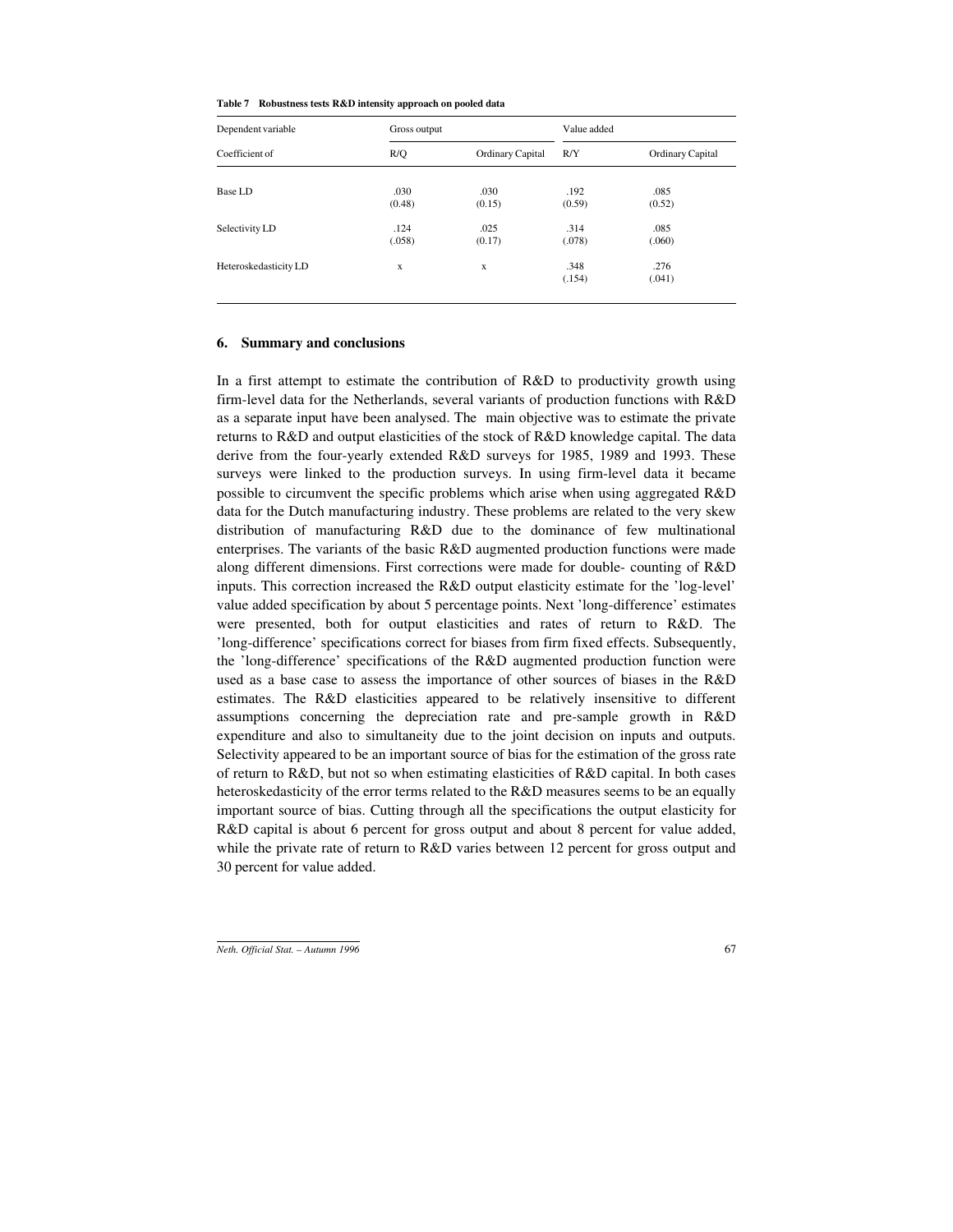### **Notes**

- $1)$  R&D surveys were also conducted for the intervening years, but only for the largest R&D performing firms. The 1985, 1989 and 1993 surveys are more representative, and provide a more adequate sample size after linking with the production statistics.
- 2) SIC: Standard Industrial Classification of Statistics Netherlands; the 3-digit-level allocates industrial firms to 122 groups.
- $3)$  The industry groups are: food, beverages and tobacco (SIC 20,21), chemical industry and allied (SIC 28–31), metal industry (SIC 33–38) and other manufacturing (SIC 22–27, 32 and 39).
- 4) For instance in 1989 the 'top five' firms had 15 percent of their employees working in R&D but their labour productivity was about the same as the rest of the firms in the panel.
- $^{5)}$  At the 90% significance level the hypothesis of constant returns to scale is rejected in favour of slightly increasing returns to scale for the 1993 value added specifications.
- 6) The Goldfeld-Quandt test statistics is computed based on residual variances for the first and forth quartiles of firms for the distribution of the R&D stock growth. For instance for  $\delta = 0.15$  the test statistics were 3.151 for 1985–1989 at a critical value of 1.60.
- <sup>7)</sup> The Goldfeld-Quandt test also indicates that heteroskedasticity is absent for the gross output R&D intensity specification. Furthermore simultaneity appears to be an insignificant source of bias for the value added specification, also when using the R&D intensity measure as the explanatory R&D variable.

#### **References**

Bartelsman, E.J., G. van Leeuwen, H.R. Nieuwenhuijsen and C. Zeelenberg, 1996, R&D and productivity growth: evidence from firm-level data for the Netherlands. Statistics Netherlands report.

Den Butter, F.A. and F.J. Wollmer, 1992, Endogenising Technical Progress in the Netherlands. Beleidsstudies Technologie Economie 22. Ministry of Economic Affairs, The Hague.

Coe, D.T. and E. Helpman, 1995, International R&D spillovers. European Economic Review 39, pp. 859–887.

Griliches, Z. and J.A. Hausman, 1986, Errors in variables in panel data. Journal of Econometrics 31, pp. 175–203.